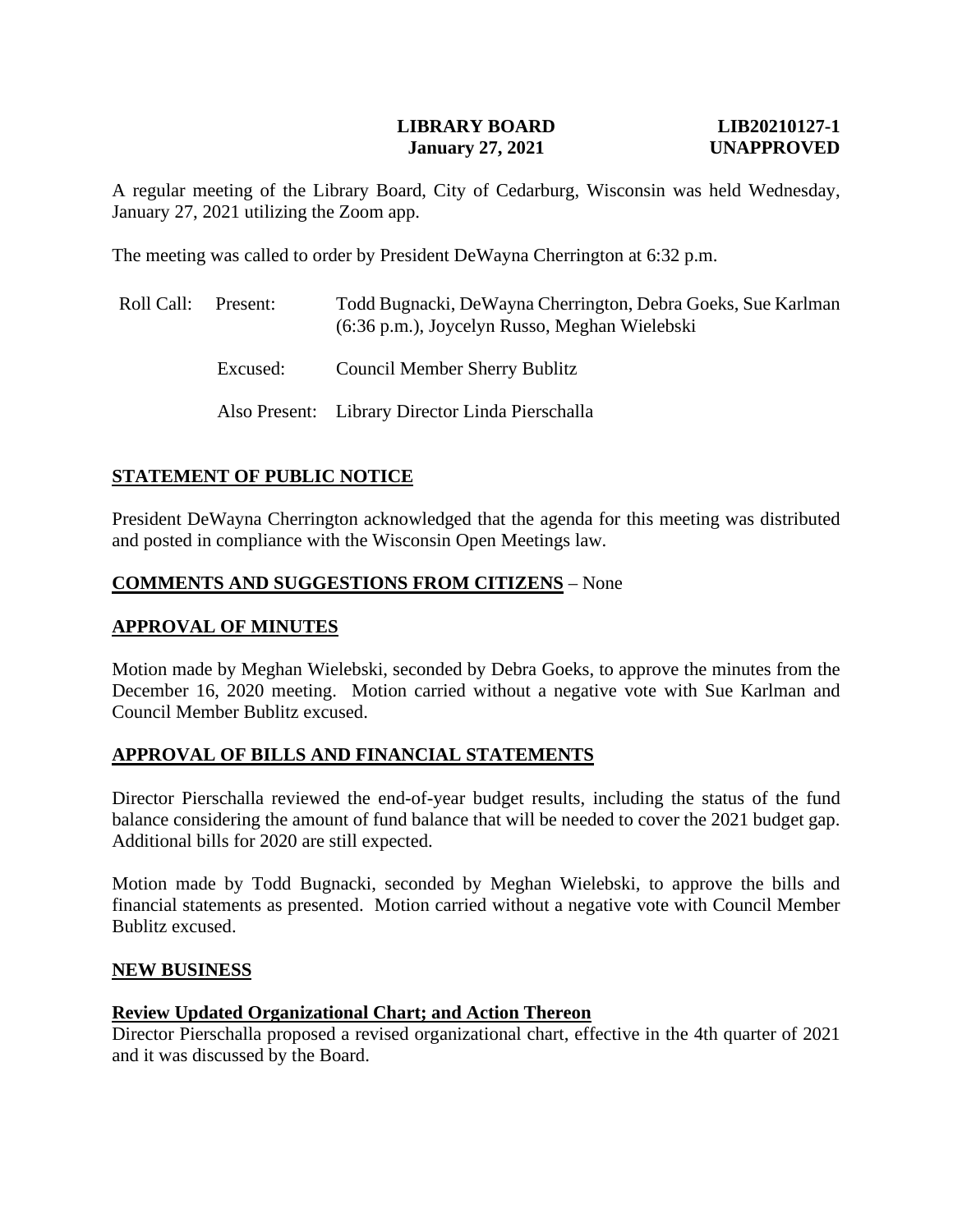# **LIBRARY BOARD LIB20210127-2 January 27, 2021 UNAPPROVED**

Motion made by Sue Karlman, seconded by Meghan Wielebski, to accept the organizational chart as presented. Motion carried without a negative vote with Council Member Bublitz excused.

Linda will create job descriptions based on this chart and bring them to a future meeting.

#### **Consider Closed Library Dates for 2021; and Action Thereon**

Director Pierschalla and the Board reviewed the proposed holiday closures for 2021.

Motion made by Debra Goeks, seconded by Sue Karlman, to adopt the calendar as presented (including closures on 12/23-12/25 and 12/30-1/1/2022). Motion carried without a negative vote with Council Member Bublitz excused.

### **REPORTS**

### **Director's Report**

Director Pierschalla reviewed her report; Board members asked questions about measuring progress on the Strategic Plan objectives. The remainder of the staff reports were reviewed, including circulation and visits. Both circulation and visits were generally down due to the pandemic; digital circulation rose 18%. The library is buying some new online resources (Medici.tv, Hoopla).

# **School Report**

Todd Bugnacki reported on the Cedarburg School District. In K-8, more than 80% of parents are choosing in-person school for the second half of the year. Some of the new spaces designed for collaborative learning cannot be used at present but overall, the students are handling the unusual situation well. The children are excited about new IMC spaces in the elementary schools. Todd Bugnacki's written report focused on programs and use of the IMCs in each building. Discussion ensued about how/when CSD staff will be vaccinated.

#### **ADJOURNMENT**

Motion made by Joycelyn Russo, seconded by Debra Goeks to adjourn the meeting at 8:00 p.m. The motion carried without a negative vote with Council Member Bublitz excused.

> Debra Goeks Secretary

adk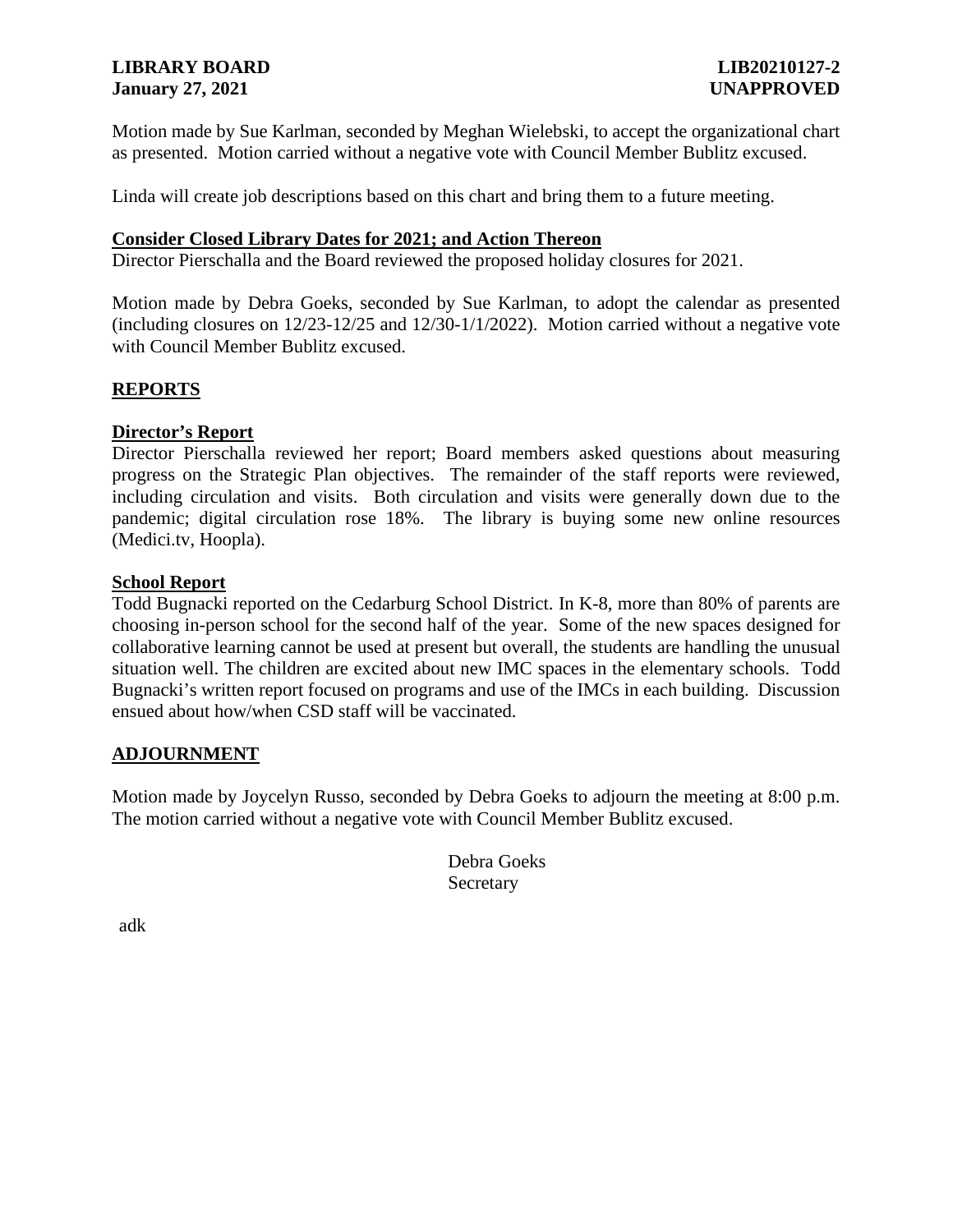

# **Public Library Update January 27, 2021**

# **Elementary**

As the second semester begins, our LMS, who had been supporting virtual learning, will be spending the majority of her time in the libraries. While **Westlawn** students were provided the opportunity to remotely select library books which were delivered to their classrooms, they were not receiving library instruction. Beginning 3rd quarter Westlawn will have an LMS on site two days a week, which will allow students to begin visiting the libraries in their cohort groups. We are very excited to get to share these beautifully renovated spaces with our students. I know that they are looking forward to this change. Much like we did in the other buildings, we will slowly begin welcoming student cohorts into the library, ensuring we follow social distance practices and sanitize the space between classes. Digital citizenship instruction will also begin. At **Parkview**, all students visit the library on a biweekly basis within their cohort group. Library lessons are being provided in a flipped format, so as one student cohort is in the library, the other is receiving instruction. Students have been very excited to come to the library and find selecting their books from the library shelves very exciting. We have enjoyed sharing the excitement with students. It has been a highlight of the school year. At **Thorson**, all students continue to come in their classroom cohorts to the library on a bi-weekly basis. During the 3rd quarter, the Library curriculum will be mainly focused on stem and exploration centers and digital citizenship lessons. The cohorts that do not come to the library, will continue to access choice boards via clever that included e-books, monthly themed curriculum choice boards, coding and typing skills.

# **Webster MS**

Seventh and Eighth grade students are breaking out into book clubs centered on a theme. This year, in order for students to explore each title we had to get creative in how we exposed them to the book titles that didn't include handling the materials and looking at the material. We wanted the students to get excited and interested in a title, so we created a virtual book tasting! Each book tasting included an image of the various book covers, a summary, and links to a short trailer, interview with the author, excerpt from the book, or more! The links to the various extras were provided by [www.teachingbooks.net](http://www.teachingbooks.net/) which is a service provided to Wisconsin residents through [https://badgerlink.dpi.wi.gov/.](https://badgerlink.dpi.wi.gov/) Take a look at a sample of a virtual book tasting [here.](https://docs.google.com/presentation/d/e/2PACX-1vQdElSOoXOVryc1xMMG_MZSE9lqZlBjNGAYy_fkJpqcFyTssSAp5QJDVJycgjCGBT8qC54kV-sYZZh7/pub?start=false&loop=false&delayms=60000&slide=id.gb737d52178_0_47)